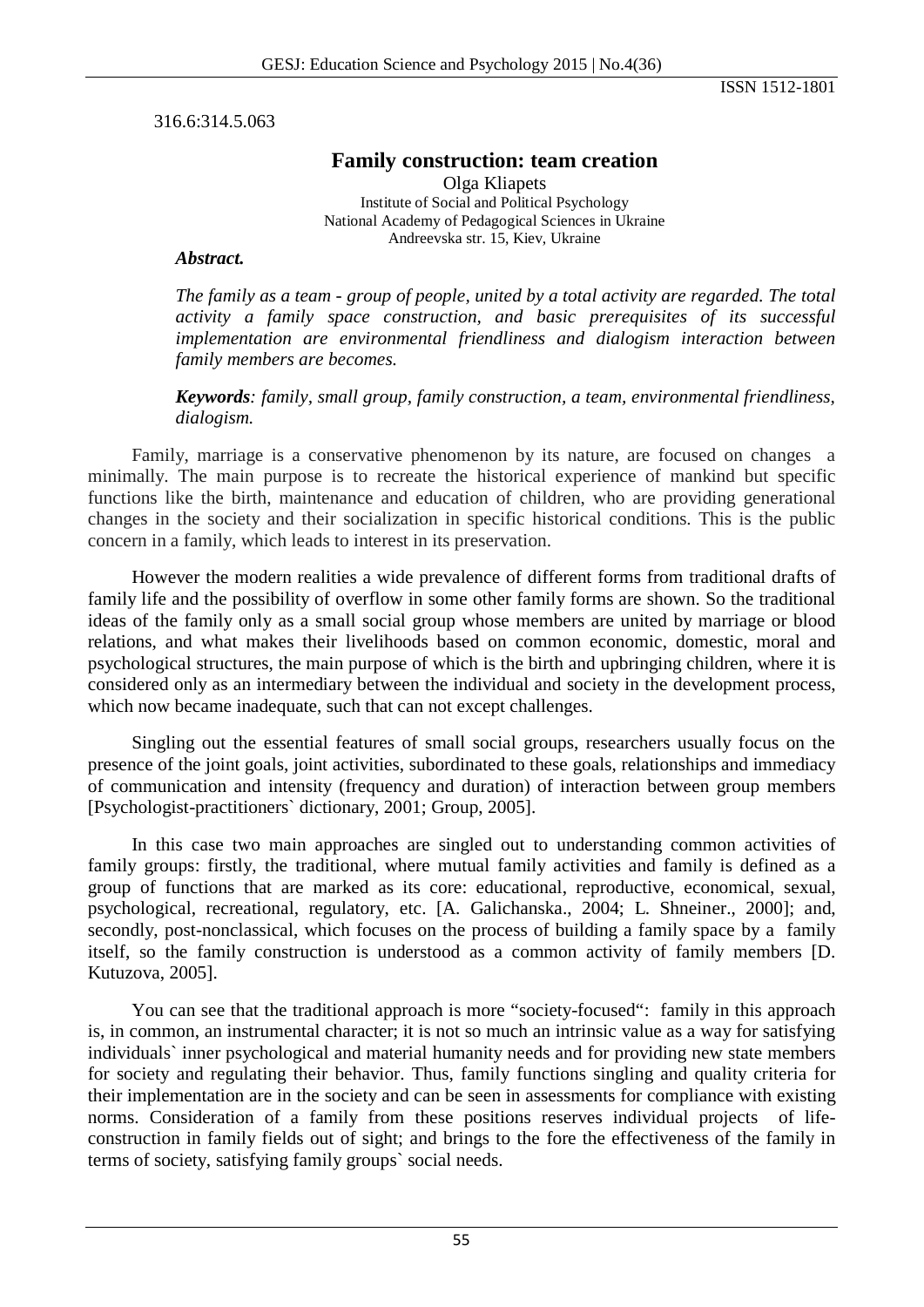#### ISSN 1512-1801

Demonstrating a more person-focused attitude to the family, post-nonclassical researchers are studying changes in the quantitative and qualitative composition of family functions (associated with gradual transfer of its functions to other family social institutions by family, as well as increasing the possibility of realization of family functions by each partner separately, independently of each other) and understand family not as a static entity but as a project that, firstly, greatly conditioned by socio-historical context and, secondly, always in process of becoming like an endless story of family life, the number authors equals the number of family members. Thus attention is focused not on the family structure and public functions execution but on changable and procedural aspects of family life. One does not exclude the other: for society family, which is multifaceted and is very diverse in its structure, remains as a group, which is included in the regulatory structure of society, which performs certain social problem [D. Kutuzova., 2005]. The number and significance of social functions that contribute to their implementation are changed over time; some of them may completely disappear or depreciate, authority of others may increase but the efficiency of large family depends on the efficiency of the general public.

Recently in psychology of small groups the appearance of the concept of a "team" became more common, which is understood as the union of like-minded governed by a common purpose and collective subject of mutual activities. Team is a small group, but not every group is a team are emphasized. The main characteristics of the team that set it apart from the group are as follows: more interconnectedness of its members, focus expression on common goals, more under subordination of their activities and greater responsibilities and, as a result, the performance of common activities of its members. Common characteristic for a team is team spirit, positive and creative atmosphere, understanding, trust, and mutual consent. Effective solution of tasks for which it team was created is considered to be the essence of a team. The effectiveness of joint efforts of team members is much more important than the sum of their individual efforts and is conditioned by specific relationships in teams. Thus, the team is high levelled small group [H. Lozhkin., 2005; J.R. Katzenbach, 1997].

Joining post-non classical views on family, we believe that the family group can also be a team, showing a higher level of group development and greater efficiency in joint activities – family space construction that responds needs and wishes of each member. The creation of the common project, combining several independent ones and responds each family member idea about desired family, becomes a way to evaluate the ineffective of a "family team".

By researchers it is marked that team has a capacity for self-organization, it creates the structure of efficiency in its actions through group indemnification of individual incapabilities by itself, taking into account individual narrow-mindedness in time and resources, and also impossibility on laying hands on all necessary abilities and skills by one member[H. Lozhkin, 2005]. Therefore the key dispensation in a family team is predetermined social not by stereotypes or «norms» but in accordance with, firstly, possibilities, necessities and desires of every family member; secondly, general tasks which must be decided; and, thirdly, concrete terms of their implementation.

An important indicator of team families is also acceptance family members` roles by them, which is provided not only by their freedom of choice, but also the possibility of discussing them and/or changing them at any time. Thus, family becomes fluid constant efforts of its members on creation, recycling (remaking) contemporary family life [K.J. Hossfeld, 1991]. Of course, under these circumstances responsibilities of family members as the result of efforts: quality family space, significantly increases.

By the way, each team member responsibility for the final result stands as an important feature of any team. Responsibility itself is a significant factor of the so-called synergistic effect, when physical and intellectual efforts of one team member is multiplied by the efforts of others, so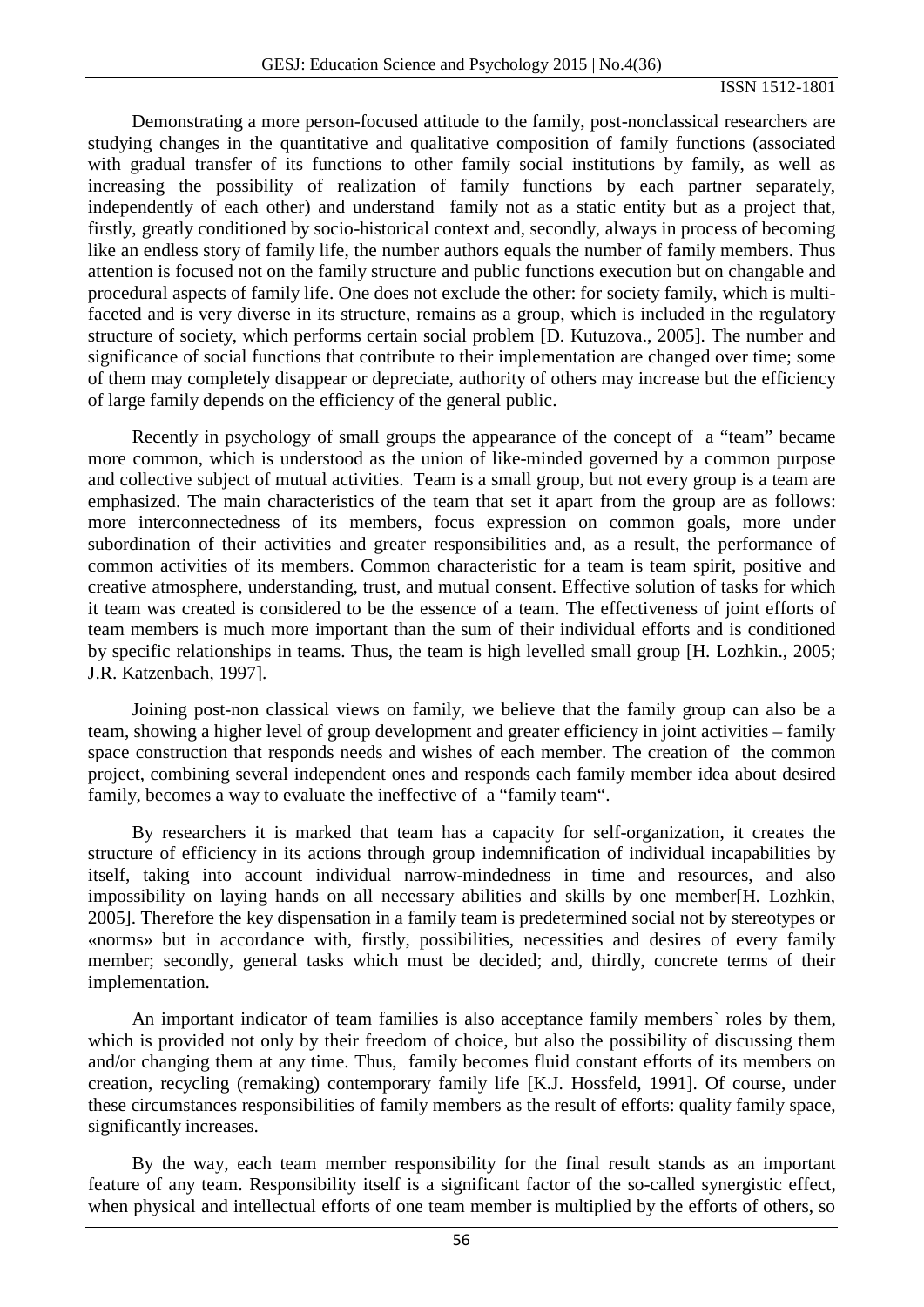### ISSN 1512-1801

team can solve problems, not solvable for individuals or groups with lower level of development [H. Lozhkin., 2005].

The same can be said about a family team: some aspects of family life are engaged by a wife, husband or some other family member but the responsibility for the result lies at all. No matter who is largely responsible for the financial situation of the family, who cares more of housekeeping, children upbringing and education or family members medical support. It is important to understand that each family member takes on some part of the common cause – family building - and every job is important and necessary for the welfare of everybody.

The responsibility becomes the "rod" around which family life is built in case when team level of the family group determines the effectiveness of common operations and the quality of relationships. Feeling of each team member mutual responsibility for everyones actions and for the common result - for what family space is, inspires everyone to do their job the best way possible and invest into building the family all possible resources.

Two main prerequisites for effective family space construction are marked: *environmental friendliness and dialogism* interaction [O. Kliapets., 2014]. Both are based on responsibility and might be considered to be of family team group features.

Environmental friendliness in family life construction is manifested in its creation using such practices, which, allowing to achieve what is desired, do not harm other, and do not hinder them to build the story which they prefer. Family space is constructed as a comfortable place where each member of family realizes himself in cooperation with others and takes care of other family members, helping them to realize themselves. Thus, the environmental friendliness basis of family relationships is such cooperation of family members efforts, based on respect for themselves and each other, which leads to the rejection of any violence for themselves and others.

Dialogism in family life construction can be explained that team is primarily interpersonal space which is constructed, created in interaction between its members [H. Lozhkin, 2005]. So constant presence willingness of team members for discussion, reviewing conditions of implementation of open project "Family"; if it is needed (changes in external or internal conditions) is a necessary condition for its effective design. Through dialogue at family construction becomes possible to move from stereotypical expressions to cognitive strategies, assessment of differences to understanding the actions, from impatience to tolerance, from processing family members to your liking to harmonizing differences of absolute standards and relativity requirements for their use, analyze their feasibility.

### Thus, we can **summarize**.

The family as a small social group evolves, transforms in a process of social development but still has certain social problem. Socio-psychological characteristics of the modern family is its greater independence from the environment, and multivariate shift from family social functions quality to the quality of common family space created by family itself.

So, we can talk about moving the family group to a higher level of development, its transformation into a team. Important family team features are environmental friendliness and dialogism interaction between family members; family members implementation of these principles in their social-psychological practices family life allows to construct family space more efficiently, making it comfortable and cozy.

Each member of the family team has to understand that people – are not the highest value but the highest value along with another person. The adoption of this opinion is not declaratively,